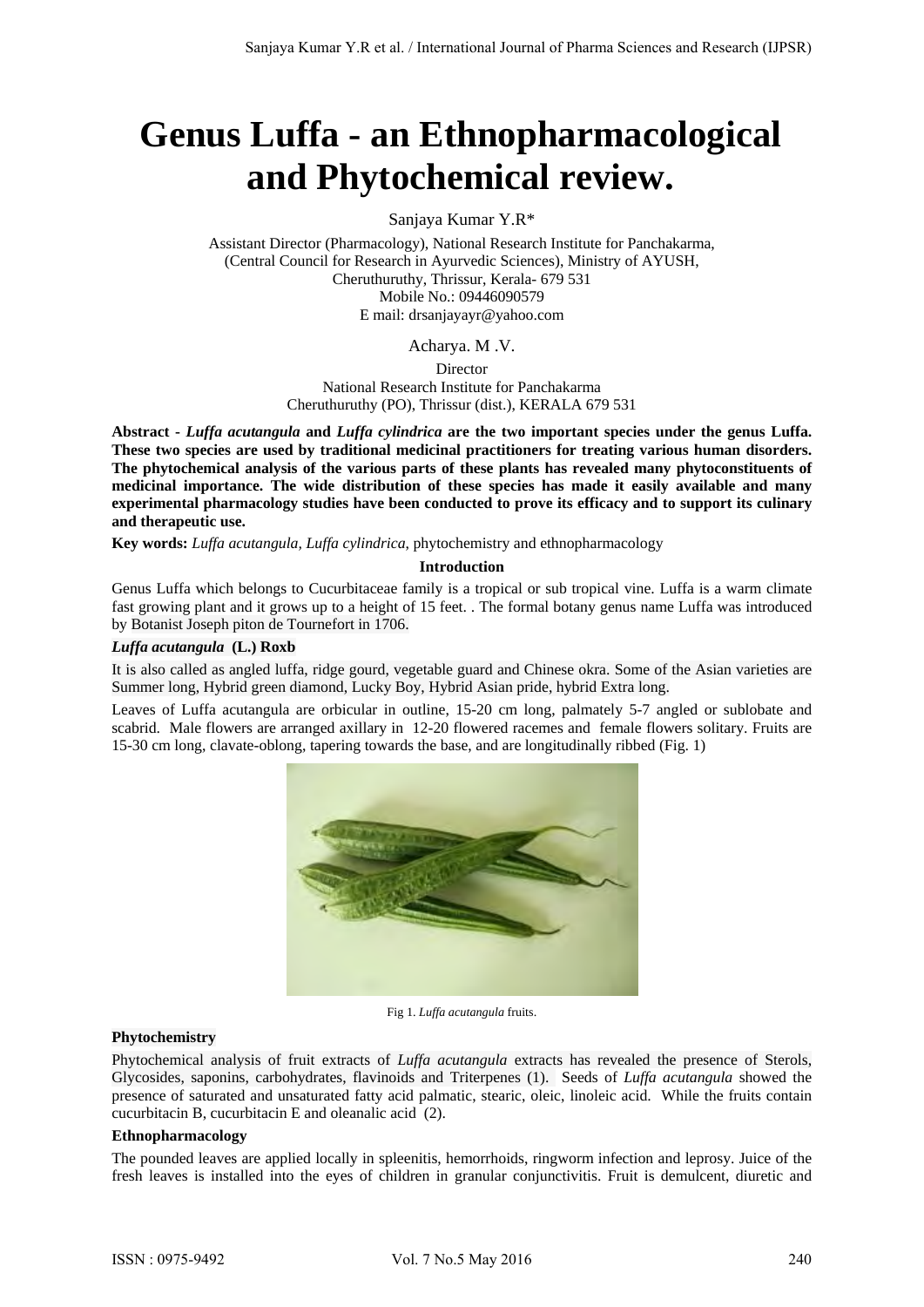nutritive. The seeds possess purgative, emetic and anthelmintic properties (3). As per folk lore claims, whole plant is useful in treating jaundice, tetanus, vomiting, insanity and itches (4).

## **Safety profile**

Hydro alcoholic extract of *Luffa acutangula* fruits was found to be safe up to 10000 mg /kg in Swiss Mice. (5). Petroleum ether extract of *Luffa acutangula* (whole plant)was safe up to 2500 mg/ka in rats. (6)

## **Experimental Pharmacology**

Animal experimentations have revealed analgesic, anti-inflammatory, hepatoprotective and cerebroprotective activities of various extracts of *Luffa acutangula* (Table 1.)

| Plant<br>part  | extract                                          | Dose                              | Activity                                                              | Method                                                               | Reference |
|----------------|--------------------------------------------------|-----------------------------------|-----------------------------------------------------------------------|----------------------------------------------------------------------|-----------|
| Seeds          | Alcoholic extract                                | 200 and 400<br>$mg/kg$ B.W.       | Analgesic activity<br>$(P<0.05)$ at 30 minutes                        | Tail Flick method                                                    | (5)       |
| seeds          | Alcoholic extract                                | 200 and 4000<br>$mg/kg$ B.W.      | Analgesic activity<br>$(P<0.05)$ at 30 minutes                        | Tail<br>Immersion<br>method                                          |           |
| Seeds          | Alcoholic extract                                | 200 and 4000<br>$mg/kg$ B.W       | Anti-inflammatory activity<br>(P<0.05) at 60, 120, and<br>180 minutes | Hind paw oedema<br>method                                            |           |
| Fruits         | Petroleum<br>ether<br>ethanol<br>and<br>extracts | $150 \frac{\text{mg}}{\text{kg}}$ | Hepatoprotective activity                                             | Carbon<br>Tetrachloride<br>induced<br>liver<br>damage                | (1)       |
| Fruitss        | Hydro alcoholic<br>extract                       | $400$ mg/kg                       | Hepatoprotective activity                                             | Carbon<br>Tetrachloride<br>induced<br>liver<br>damage                | (5)       |
| Fruits         | Hydro alcoholic<br>extract                       | 200 and 400<br>mg/kg              | Hepatoprotective activity                                             | Rifampicin<br>induced<br>liver<br>damage                             |           |
| Whole<br>Plant | Petroleum<br>Ether<br>extract                    | 200 and 400<br>$/kg$ B.W.         | Cerebroprotective activity                                            | <b>Bilateral</b><br>carotid<br>Occlusion<br>artery<br>induced stroke | (6)       |

Table 1. Experimental Pharmacology studies on *Luffa acutangula*.

## *Luffa cylindrica* **. Roem**

It is also known as smooth luffa and sponge luffa. Some of the Asian varieties are Edible Ace, Smooth Boy, Hybrid Smooth Beauty, Hybrid summer Cross, Extra long smooth, Hybrid Southern Legacy. Hybrid Jupiter.

Leaves of *Luffa cylindrica* are orbicular-reniform, 10-20 cm long, palmately 5 (rarely 7) lobed and both surfaces are finely scabrous. Male flowers are arranged axillary in 4-20 flowered racemes and female flowers are solitary. Fruits are 12-30 cm long, cylindric, blunt at the end with marked longitudinal lines (Fig. 2-4).



Fig 2. *Luffa cylindrica* fruits.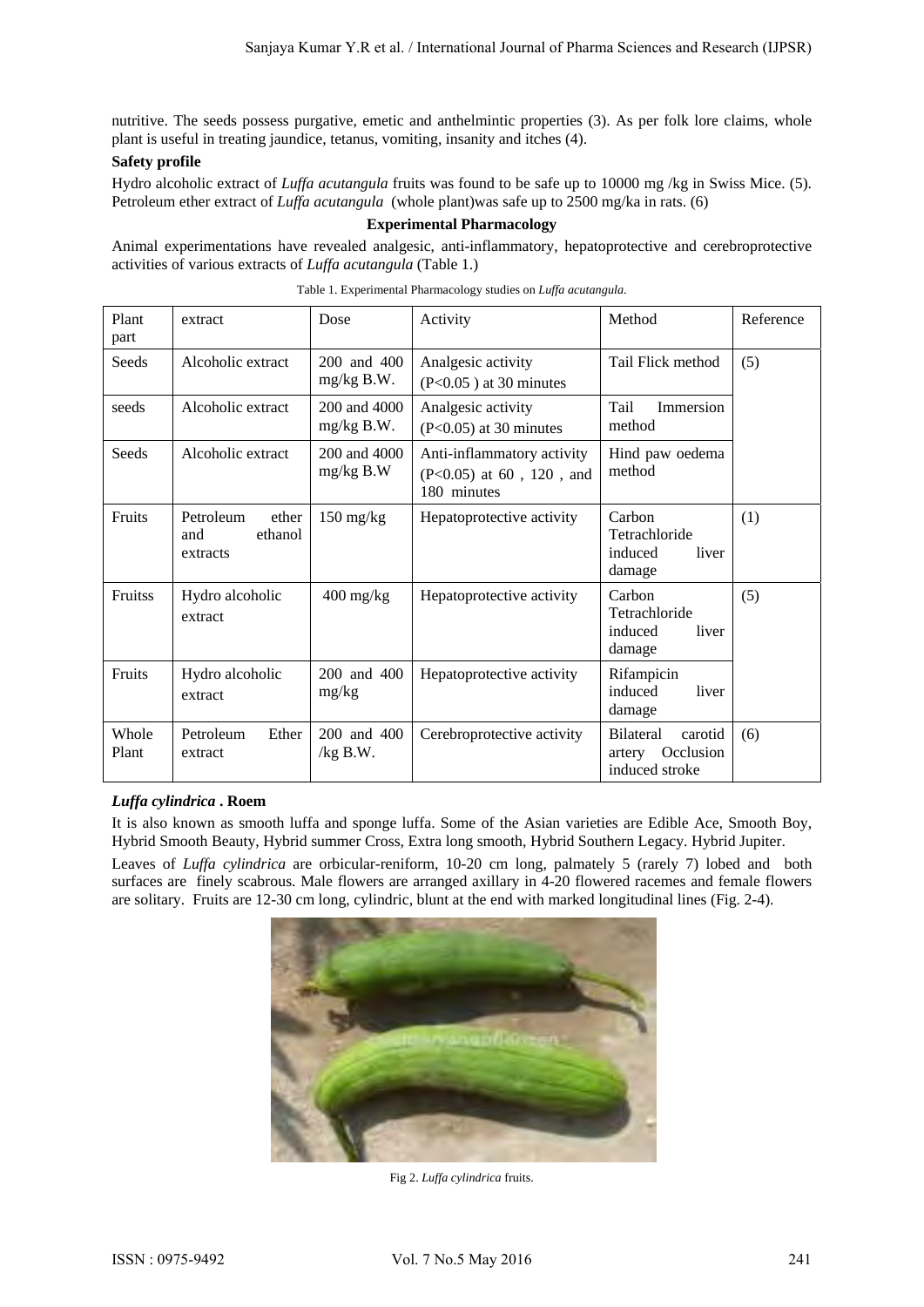

Fig 3. Leaves and flowers of *Luffa cylindrica*



Fig 4. Dried fruit, sponge and seeds of *Luffa cylindrica*.

## **Phytochemistry**

Preliminary phytochemical screening revealed the presence of carbohydrates, flavanoids, glycosides and saponins in *Luffa cylindrica* fruit extracts (7).

A new saponin of penotacyclic triterpenoid named lucyoside O has been isolated from the leaves of Luffa cylindrica (8)

The peptide, namely luffacyclin with antifungal activity has been isolated from *Luffa cylindrica* seeds (9). Two triterpinoid sapogenins (1 & 2) were isolated from ethanolic extract of seeds of *Luffa cylindrica* and were found to exhibit immunomodulatory effect in Balb/C mice (10).

#### **Ethnopharmacology**

*Luffa cylindrica* is used in traditional medicine; fruits are used in the traditional Chinese medicine as an anthelmintic, stomachic, antioxidant and antipyretic (11). Crushed leaves are used to alleviate pain and inflammation and heat rashes of children in summer. It is used in the treatment of hemorrhage from bowels or bladder, hemorrhoids, jaundice, menorrhagia, haematuria , leprosy and spleenopathy. Antiseptic, anthelmintic, carminative, emmenagogue and galactagogue, properties of ripe fruits have also been reported (12).

#### **Safety profile**

The methanolic extract of the leaves of *Luffa cylindrica* was found to be safe in Wistar rats upon single exposure up to dose of 2000mg /kg orally (13). Acute toxicity study of methanolic extract *Luffa cylindrica* fruits has shown that, it is safe up to 3000mg/kg in Wistar rats (14). Aqueous and alcoholic extracts of fruits of *Luffa cylindrica* were found to be safe in Swiss mice up to dose of 2000 mg/kg. (7).

#### **Experimental Pharmacology**

Various extracts of *Luffa cylindrica* have shown analgesic, anti-inflammatory, hepatoprotective, antihyperglycemic and wound healing activities in experimental animals (Table 2).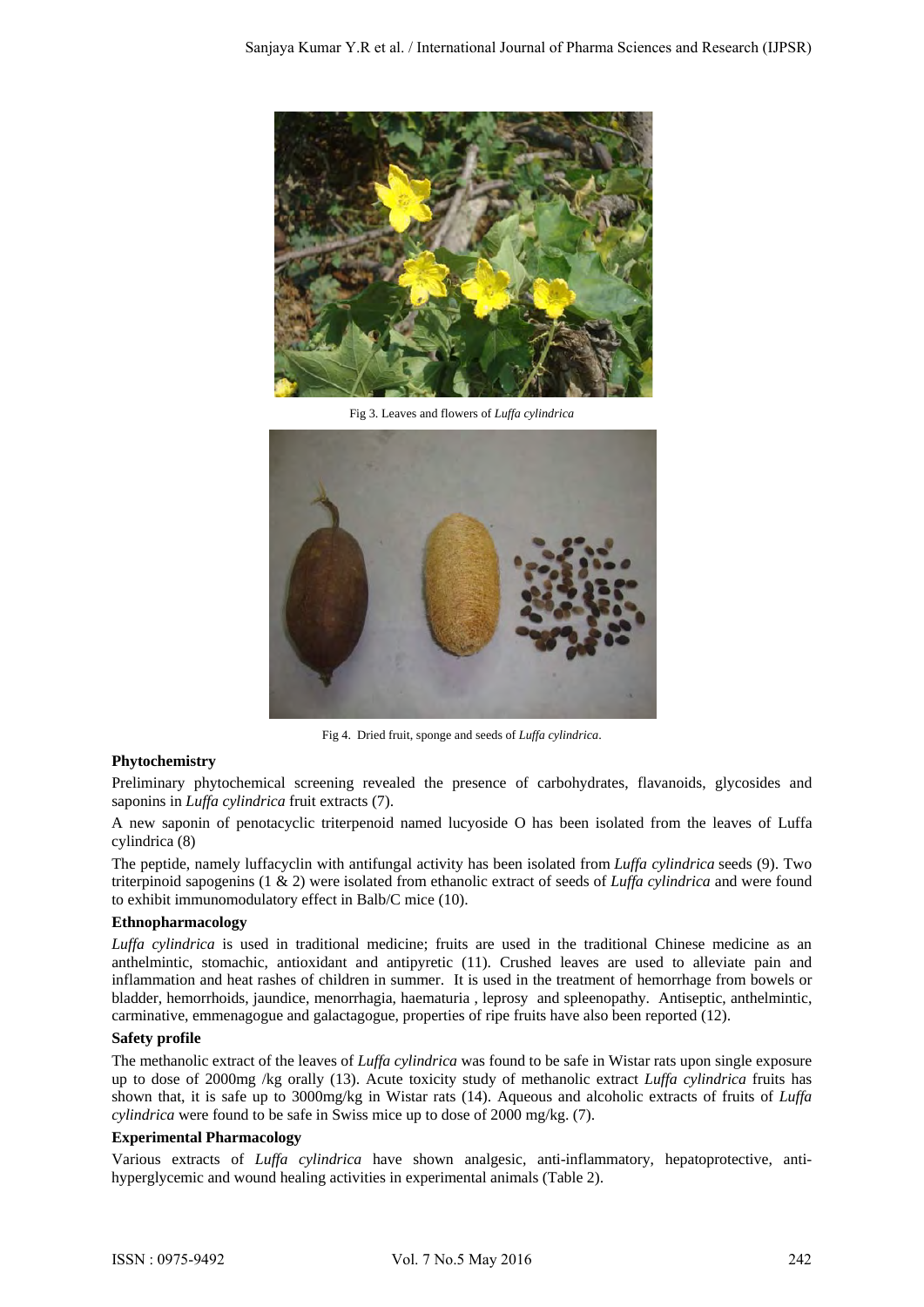| Plant part                      | extract                        | Dose                             | Activity                                                                           | Method                                | Reference |
|---------------------------------|--------------------------------|----------------------------------|------------------------------------------------------------------------------------|---------------------------------------|-----------|
| Fruits                          | Aqueous extract                | 100 mg/kg B.W.                   | Analgesic activity<br>(P<0.01)                                                     | acid<br>Induced<br>Acetic<br>writhing | (7)       |
|                                 | Alcoholic extract              | 100mg/kg B.W.                    | Analgesic activity<br>(P<0.001)                                                    | acid<br>Induced<br>Acetic<br>writhing |           |
|                                 | Alcoholic extract              | 100mg/kg B.W.                    | Analgesic activity<br>$(P<0.01)$ at 60 minutes<br>P<0.001 at 90 and 120<br>minutes | Tail immersion method                 |           |
| Leaves                          | Ethanol extract                | 500mg/kg B.W.                    | Analgesic activity<br>P<0.01 at $2nd$ Hour                                         | <b>Analgesy Meter Test</b>            | (12)      |
| Flowers s                       | Ethanol extract                | 500mg/kg B.W.                    | Analgesic activity<br>P<0.01 at $2^{nd}$ Hour                                      | <b>Analgesy Meter Test</b>            |           |
| Fruits                          | Ethanol extract                | 500mg/kg B.W.                    | Analgesic activity<br>P< $0.05$ at 1 hour                                          | <b>Analgesy Meter Test</b>            |           |
| Fruits                          | Methanolextract                | 200 and 400 /kg<br>B.W           | Analgesic activity                                                                 | acid<br>induced<br>Acetic<br>writhing | (16)      |
| Leaves                          | Methanolic extract             | 250 and 500mg /kg<br>B.W.        | Hepatoprotective activity                                                          | Paracetamol induced liver<br>damage   | (13)      |
| Fruits                          | Aqueous extract                | 200 and 400 mg/kg                | Hepatoprotective activity                                                          | Paracetamol induced liver<br>damage   | (11)      |
| Fruits                          | Alcoholic extract              | 200 and 400 mg/kg                | Hepatoprotective activity                                                          | Paracetamol induced liver<br>damage   |           |
| Fruits                          | Methanolic extract             | 200 and 400 /kg<br>B.W.          | Anti-hyperglycemic<br>activity                                                     | Alloxan induced diabetes              | (14)      |
| Leaves<br>and<br><b>Flowers</b> | Ethanol and hexane<br>extracts | $150$ mg/kg                      | Anti-inflammatory                                                                  | Hind paw oedema method                | (17)      |
| Flowers                         | Ethanol and hexane<br>extracts | 500,750 and 1000<br>mg/kg        | Antiemetic activity                                                                | Chick emesis method                   |           |
| Whole<br>plant                  | Chloroform extract             | $50 \frac{\text{mg}}{\text{kg}}$ | Anti-inflammatory<br>activity                                                      | Hind paw oedema                       | (18)      |
| Whole<br>plant                  | Chloroform extract             | 10% (W/W)                        | Wound healing activity                                                             | Excision wound method                 |           |

Table 2. Experimental Pharmacology studies on *Luffa cylindrica.*

#### **Conclusion**

Review of the literature pertaining to phytochemistry and ethnopharmacology and experimental Pharmacology reveals potential nature of *Luffa acutangula* and *Luffa cylindrica* species. Advanced experimental Pharmacology studies may further unfold and strengthen its lesser/unknown therapeutic uses.

#### **Acknowledgement**

Authors are thankful to Director General, CCRAS and staff members of National Research Institute for Panchakarma, Cheruthuruthy, Thrissur for their cooperation.

#### **References**

- [1] Abid. M, Abid Z , Ahamed M F , Aara A and Ibrahim M. Phytochemical and Hepatoprotective activity of Fruit Extracts of Luffa acutangula Roxb.Var.amara. Journal of Medical and Pharmaceutical Innovation. 2014; 1(6S): 49-56
- [2] Rastogi R P and Mehrotra B N. Compendium of Indian medicinal plant. CSIR, Luckhnow. 2001. 5 (Edn.) 503-504
- [3] Mahbubar Rahman A H M. Ethno-medico-botanical studies on cucurbits of Rajshahi Division, Bangladesh. Journal of Medicinal Plants Studies. 2013; 1(3):pp.118-125.
- [4] Rahmatullah, M, .Biswas A, Haq W.M, Seraj S.and Rahan. An ethnomedicinal survey of Cucurbitaceae family plants used in the folk medicinal practices of Bangladesh. Chronicles of Young Scientists, 2012.;3: 212-222
- [5] Jadhav V.B, , Thakare V.N, Suralkar A.A, Deshpande A.D and Naik S.R. .Hepatoprotective activity of Luffa acutangula against CCl4 and rifampicin induced liver toxicity in rats: A biochemical and histopathological evaluation.Indian journal of experimental Biology . 2010; 48: 822-829.
- [6] Sathianarayanan.S, Jose. A, Rajasekaran.A ,George R.M , Chittethu A.B. Evaluation of protective effect of Luffa acutangula extract against bilateral carotid artery occlusion (BCAO) induced stroke in rats. 2012; 2 (1):1-6.
- [7] Velmurugan. V, George S, Surya Surekha. P Phytochemical and Biological Screening of Luffa cylindrica Linn. Fruit. International Journal of PharmTech Research .2011 ;3 (3) :1582-1585
- [8] Liang L, Liu C.Y, Li G.Y, Lu.L.E and Cai Y.C. Studies on the structure of lucyoside o from the leaves of luffa cylindria roem. Acta Pharmaceutica Sinica. 1996; 31(2): 122- 125.